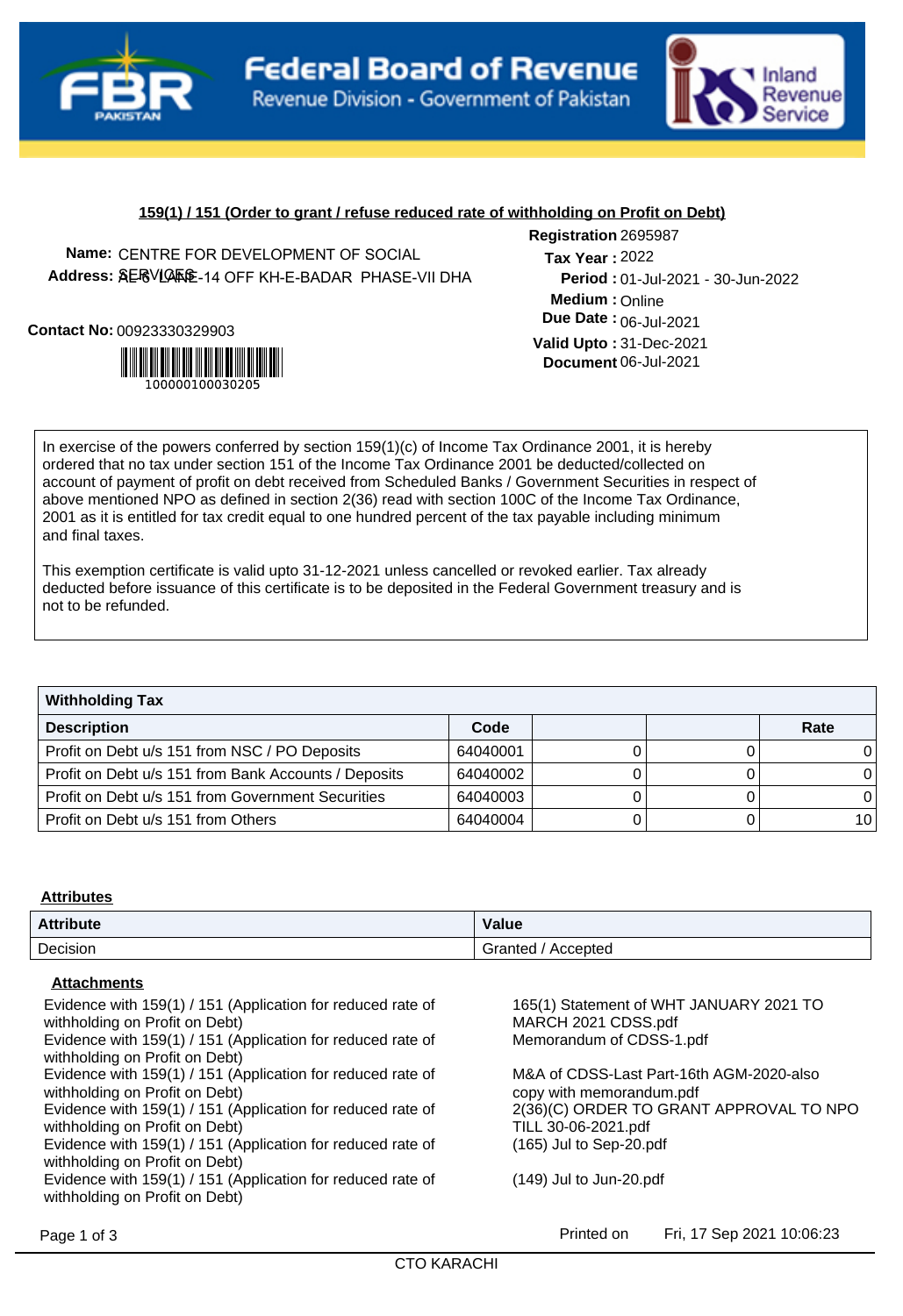



# **159(1) / 151 (Order to grant / refuse reduced rate of withholding on Profit on Debt)**

**Name:** CENTRE FOR DEVELOPMENT OF SOCIAL **Address: 《ERVLA版E-14 OFF KH-E-BADAR\_PHASE-VII DHA** 

#### **Contact No:**00923330329903



## **Attachments**

Evidence with 159(1) / 151 (Application for reduced rate of Financial Accounts of CDSS, 20.pdf withholding on Profit on Debt) Evidence with 159(1) / 151 (Application for reduced rate of CDSS MEMBER INCOME DECLARED 2020.pdf withholding on Profit on Debt) Evidence with 159(1) / 151 (Application for reduced rate of Memorandum of CDSS-2.pdf withholding on Profit on Debt) Evidence with 159(1) / 151 (Application for reduced rate of (165) Oct to Dec-20.pdf withholding on Profit on Debt) Evidence with 159(1) / 151 (Application for reduced rate of Memorandum of CDSS-3.pdf withholding on Profit on Debt) Evidence with 159(1) / 151 (Application for reduced rate of 114 CDSS.pdf withholding on Profit on Debt) Evidence with 159(1) / 151 (Application for reduced rate of PROVISIONAL CERTIFICATE CDSS.pdf withholding on Profit on Debt) Evidence with 159(1) / 151 (Application for reduced rate of withholding on Profit on Debt) Evidence with 159(1) / 151 (Application for reduced rate of SCHEDULE PARTICULARS CDSS.docx withholding on Profit on Debt) Evidence with 159(1) / 151 (Application for reduced rate of LIST OF DIRECTORS CDSS.docx withholding on Profit on Debt) Evidence with 159(1) / 151 (Application for reduced rate of Income Declare of Members-CDSS.pdf withholding on Profit on Debt) Evidence with 159(1) / 151 (Application for reduced rate of PCP 3rd Report 2021-2024.pdf withholding on Profit on Debt) Evidence with 159(1) / 151 (Application for reduced rate of PCP-Certificate-2021-24-Final.png withholding on Profit on Debt) Evidence with 159(1) / 151 (Application for reduced rate of Bank AC Details.xlsx withholding on Profit on Debt)

**Medium :** Online 01-Jul-2021 - 30-Jun-2022 **Period : Due Date : 06-Jul-2021 Valid Upto :** 31-Dec-2021 **Document** 06-Jul-2021 2022 **Tax Year :**

**Registration** 2695987

159(1) 151 ORDER TO GRANT WHT ON PROFIT ON DEBT TILL 30-06-2021.pdf

### **Javed Iqbal**

Commissioner (Enforcement) Inland Revenue, -I CTO KARACHI

CC